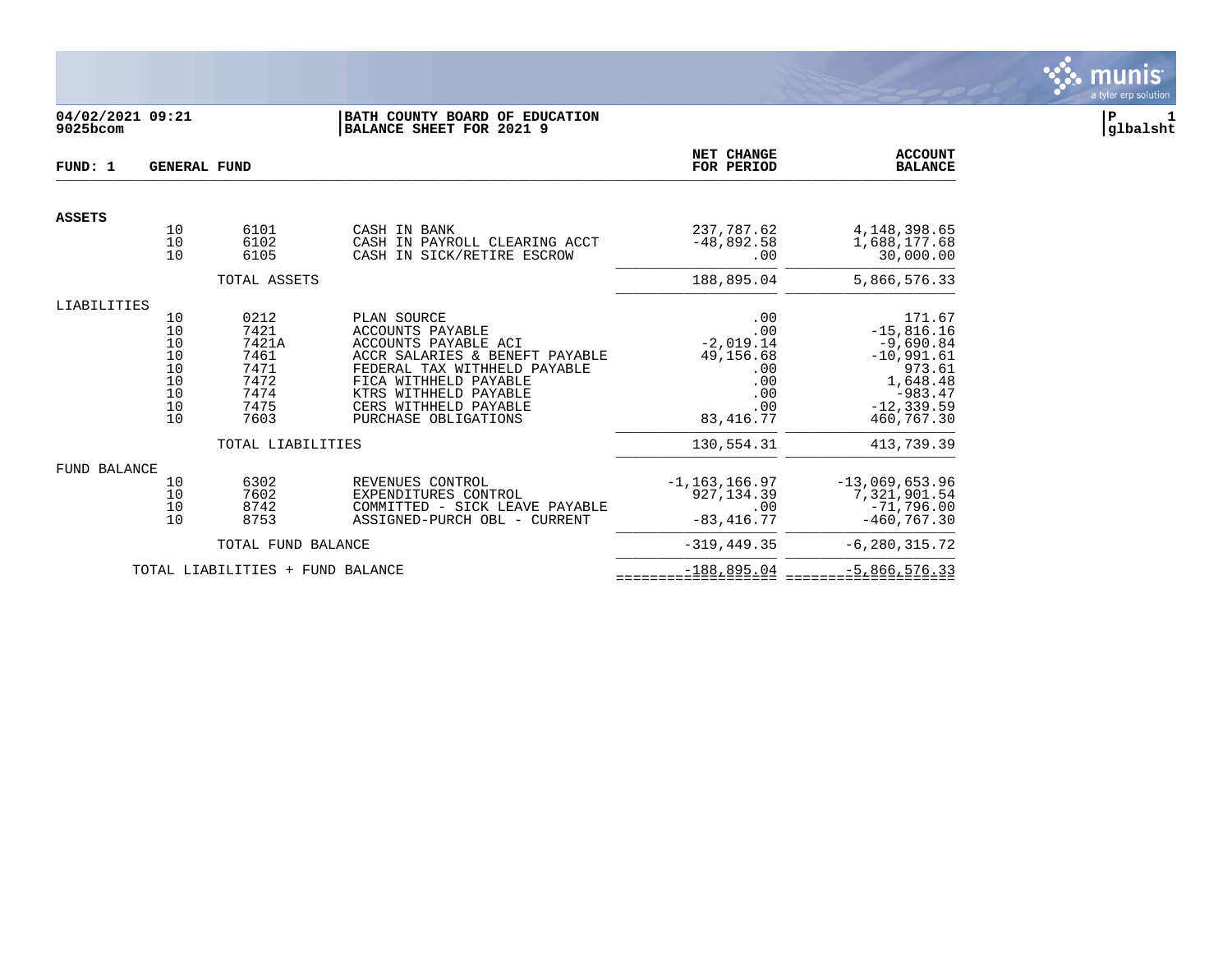

## **04/02/2021 09:21 |BATH COUNTY BOARD OF EDUCATION |P 2 9025bcom |BALANCE SHEET FOR 2021 9 |glbalsht**

| FUND: 2       |                | SPECIAL REVENUE                  |                                                                          | NET CHANGE<br>FOR PERIOD                      | <b>ACCOUNT</b><br><b>BALANCE</b>                   |
|---------------|----------------|----------------------------------|--------------------------------------------------------------------------|-----------------------------------------------|----------------------------------------------------|
| <b>ASSETS</b> |                |                                  |                                                                          |                                               |                                                    |
|               | 20             | 6101                             | CASH IN BANK                                                             | 180, 242.67                                   | 190,777.36                                         |
|               |                | TOTAL ASSETS                     |                                                                          | 180, 242.67                                   | 190,777.36                                         |
| LIABILITIES   | 20<br>20       | 7421A<br>7603                    | ACCOUNTS PAYABLE ACI<br>PURCHASE OBLIGATIONS                             | 4,459.10<br>103,329.69                        | $-3,859.42$<br>180,644.41                          |
|               |                | TOTAL LIABILITIES                |                                                                          | 107,788.79                                    | 176,784.99                                         |
| FUND BALANCE  | 20<br>20<br>20 | 6302<br>7602<br>8753             | REVENUES CONTROL<br>EXPENDITURES CONTROL<br>ASSIGNED-PURCH OBL - CURRENT | $-444.108.88$<br>259,407.11<br>$-103, 329.69$ | $-3, 268, 949.39$<br>3,082,031.45<br>$-180,644.41$ |
|               |                | TOTAL FUND BALANCE               |                                                                          | $-288,031.46$                                 | $-367, 562.35$                                     |
|               |                | TOTAL LIABILITIES + FUND BALANCE |                                                                          | $-180, 242.67$                                | $-190,777.36$                                      |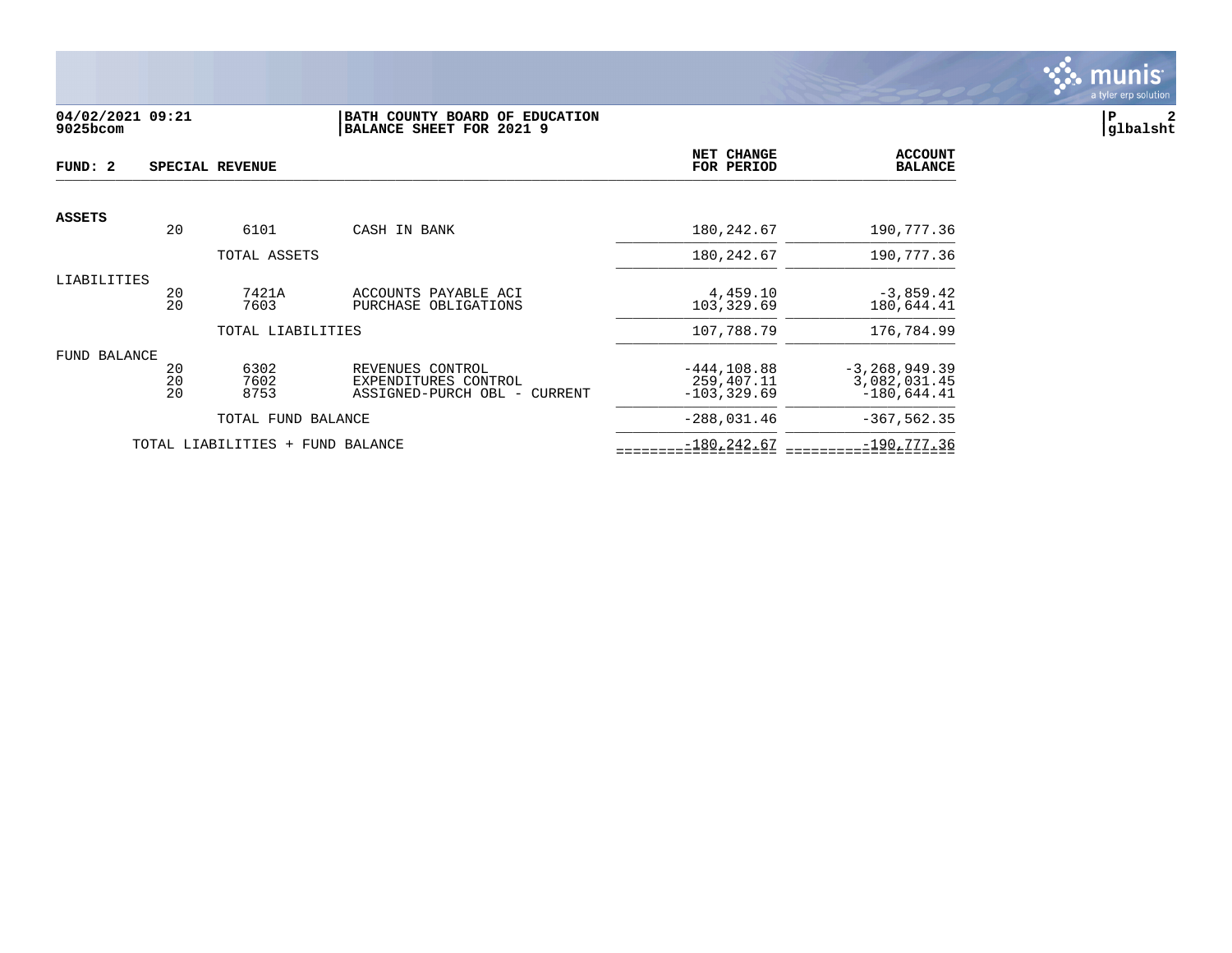

#### **04/02/2021 09:21 |BATH COUNTY BOARD OF EDUCATION |P 3 9025bcom |BALANCE SHEET FOR 2021 9 |glbalsht**

| FUND: 21      |                | DISTRICT ACTIVITY FD (ANNUAL)    |                                                                          | NET CHANGE<br>FOR PERIOD               | <b>ACCOUNT</b><br><b>BALANCE</b>            |
|---------------|----------------|----------------------------------|--------------------------------------------------------------------------|----------------------------------------|---------------------------------------------|
| <b>ASSETS</b> |                |                                  |                                                                          |                                        |                                             |
|               | 21             | 6101                             | CASH IN BANK                                                             | $-1,610.53$                            | 101,739.48                                  |
|               |                | TOTAL ASSETS                     |                                                                          | $-1,610.53$                            | 101,739.48                                  |
| LIABILITIES   | 21<br>21       | 7421A<br>7603                    | ACCOUNTS PAYABLE ACI<br>PURCHASE OBLIGATIONS                             | .00<br>2,596.60                        | $-63.60$<br>15,397.47                       |
|               |                | TOTAL LIABILITIES                |                                                                          | 2,596.60                               | 15, 333.87                                  |
| FUND BALANCE  | 21<br>21<br>21 | 6302<br>7602<br>8753             | REVENUES CONTROL<br>EXPENDITURES CONTROL<br>ASSIGNED-PURCH OBL - CURRENT | $-3,015.00$<br>4,625.53<br>$-2,596.60$ | $-113,788.45$<br>12, 112.57<br>$-15,397.47$ |
|               |                | TOTAL FUND BALANCE               |                                                                          | $-986.07$                              | $-117,073.35$                               |
|               |                | TOTAL LIABILITIES + FUND BALANCE |                                                                          | 1,610.53                               | $-101,739.48$                               |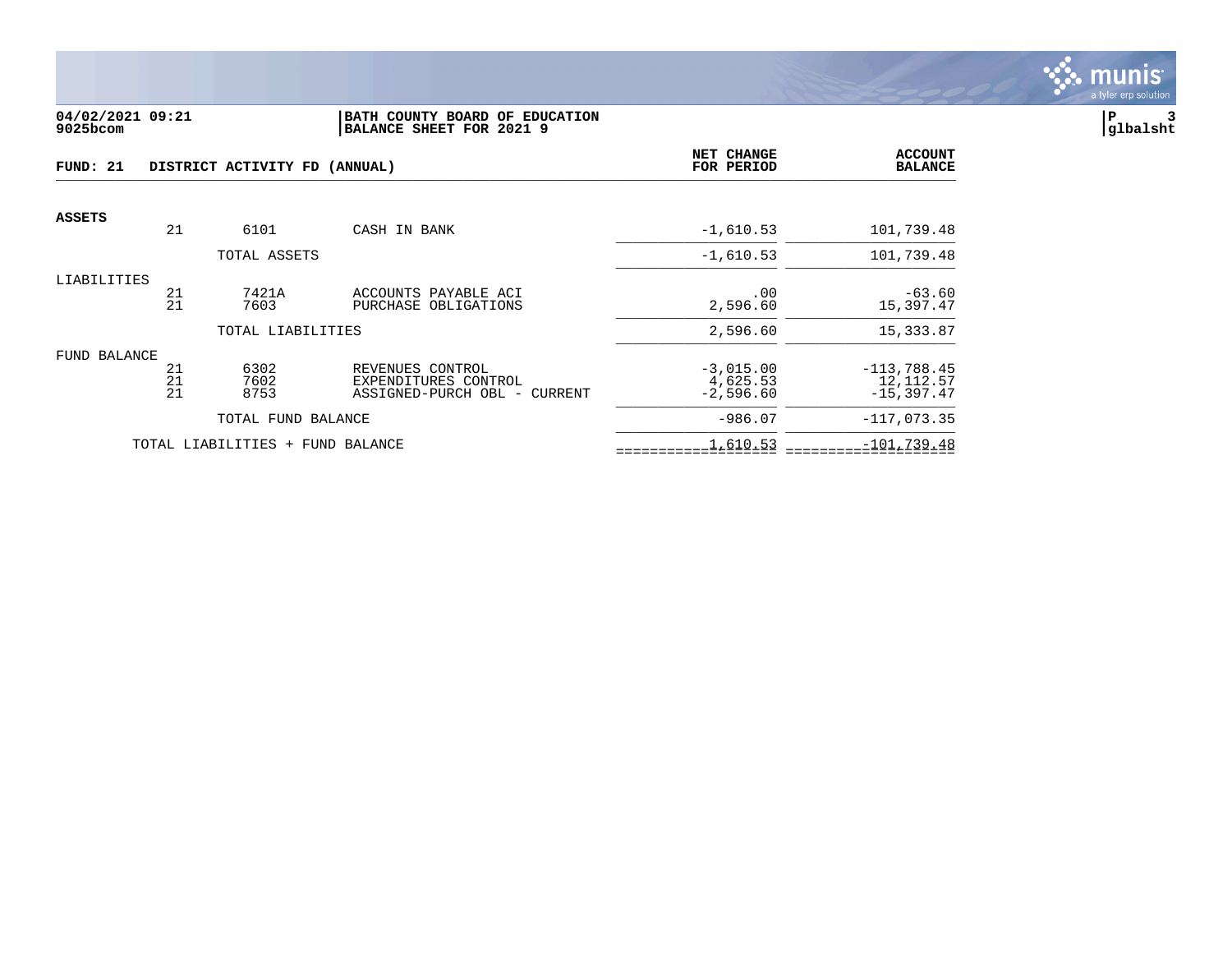

## **04/02/2021 09:21 |BATH COUNTY BOARD OF EDUCATION |P 4 9025bcom |BALANCE SHEET FOR 2021 9 |glbalsht**

| FUND: 310<br>CAPITAL OUTLAY FUND |          |                                  |                                          | NET CHANGE<br>FOR PERIOD | <b>ACCOUNT</b><br><b>BALANCE</b> |
|----------------------------------|----------|----------------------------------|------------------------------------------|--------------------------|----------------------------------|
| <b>ASSETS</b>                    |          |                                  |                                          |                          |                                  |
|                                  | 31       | 6101                             | CASH IN BANK                             | $-111,592.00$            | $-25,487.00$                     |
|                                  |          | TOTAL ASSETS                     |                                          | $-111.592.00$            | $-25,487.00$                     |
| FUND BALANCE                     | 31<br>31 | 6302<br>7602                     | REVENUES CONTROL<br>EXPENDITURES CONTROL | .00<br>111,592.00        | $-86, 105.00$<br>111,592.00      |
|                                  |          | TOTAL FUND BALANCE               |                                          | 111,592.00               | 25,487.00                        |
|                                  |          | TOTAL LIABILITIES + FUND BALANCE |                                          | 111,592.00               | 25,487.00                        |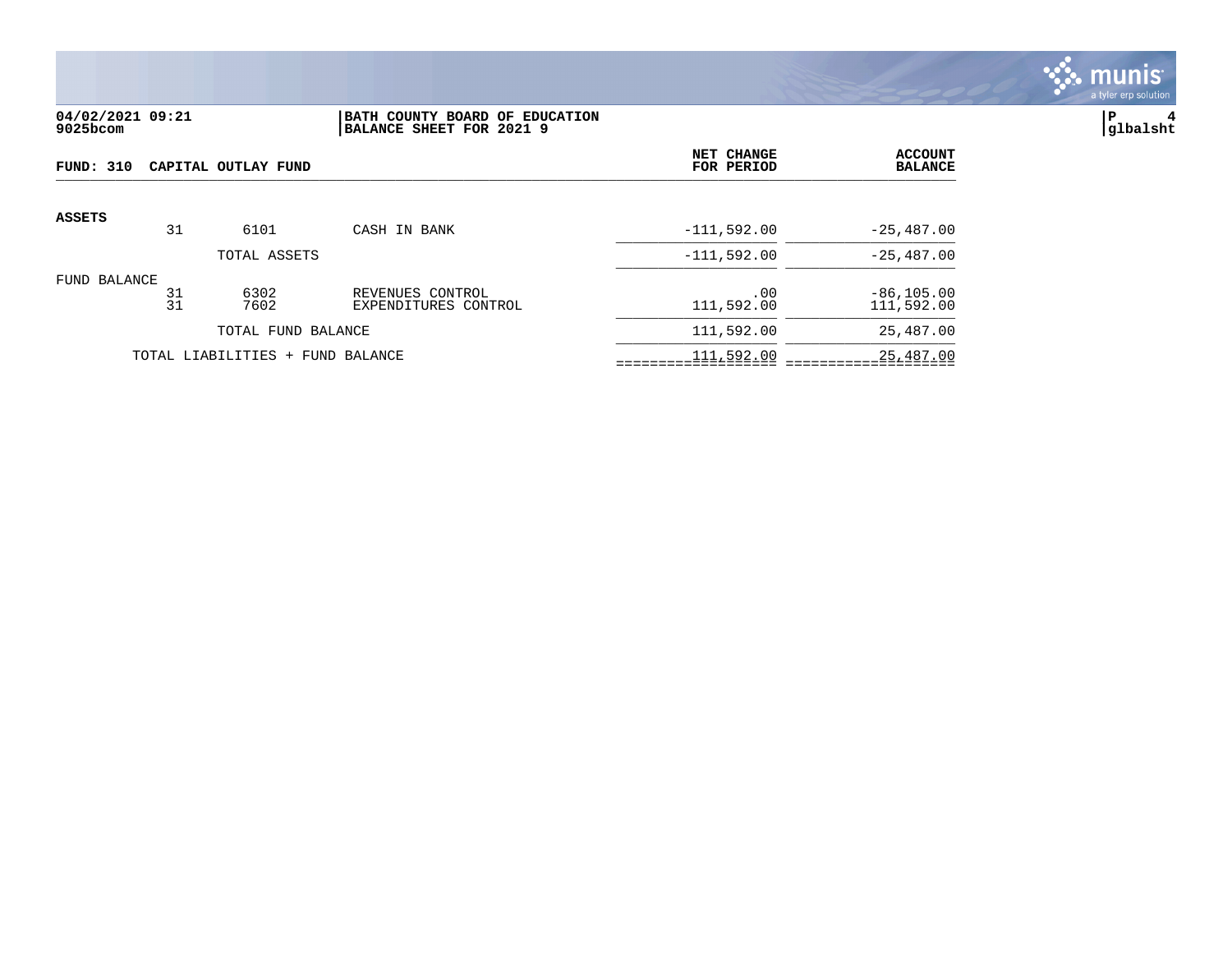

#### **04/02/2021 09:21 |BATH COUNTY BOARD OF EDUCATION |P 5 9025bcom |BALANCE SHEET FOR 2021 9 |glbalsht**

| FUND: 320                           |                      | BUILDING FUND (5 CENT LEVY)  | NET CHANGE<br>FOR PERIOD                                                                         | <b>ACCOUNT</b><br><b>BALANCE</b> |                                                                 |
|-------------------------------------|----------------------|------------------------------|--------------------------------------------------------------------------------------------------|----------------------------------|-----------------------------------------------------------------|
| ASSETS                              | 32                   | 6101                         | CASH IN BANK                                                                                     | $-273,976.16$                    | $-208,001.73$                                                   |
|                                     |                      | TOTAL ASSETS                 |                                                                                                  | $-273,976.16$                    | $-208,001.73$                                                   |
| FUND BALANCE                        | 32<br>32<br>32<br>32 | 6302<br>7602<br>8737<br>8738 | REVENUES CONTROL<br>EXPENDITURES CONTROL<br>RESTRICTED - OTHER<br>RESTRICTED-SFCC ESCROW-CURRENT | .00<br>273,976.16<br>.00<br>.00  | $-1,128,000.00$<br>1,457,572.45<br>$-21.991.10$<br>$-99,579.62$ |
| TOTAL FUND BALANCE                  |                      |                              | 273,976.16                                                                                       | 208,001.73                       |                                                                 |
| TOTAL LIABILITIES +<br>FUND BALANCE |                      |                              |                                                                                                  | 273,976.16                       | 208,001.73                                                      |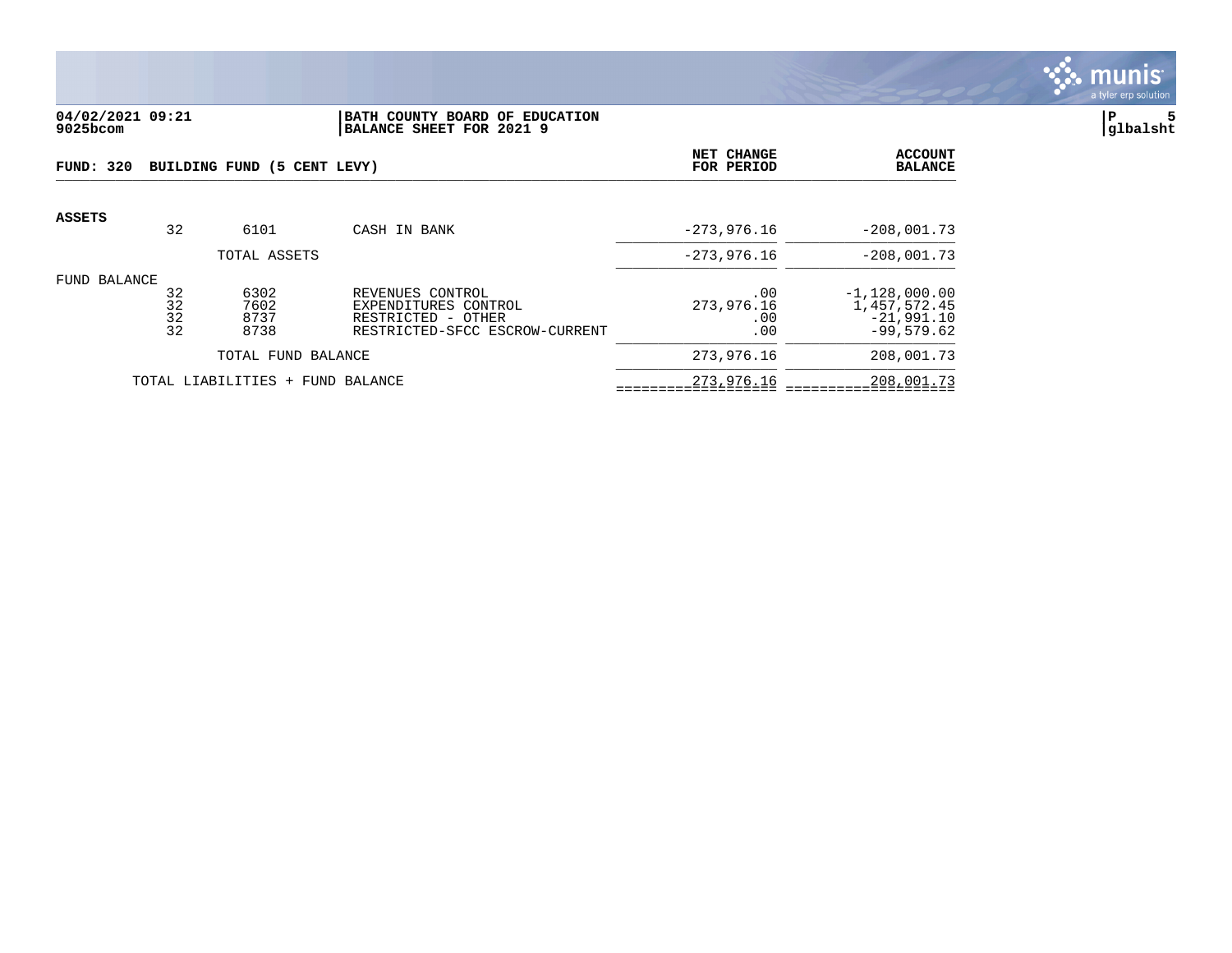

### **04/02/2021 09:21 |BATH COUNTY BOARD OF EDUCATION |P 6 9025bcom |BALANCE SHEET FOR 2021 9 |glbalsht**

| <b>FUND: 360</b>    |          | <b>CONSTRUCTION FUND</b>         | NET CHANGE<br>FOR PERIOD                              | <b>ACCOUNT</b><br><b>BALANCE</b> |                            |
|---------------------|----------|----------------------------------|-------------------------------------------------------|----------------------------------|----------------------------|
| <b>ASSETS</b>       |          |                                  |                                                       |                                  |                            |
|                     | 36       | 6101                             | CASH IN BANK                                          | $-655.93$                        | 52,459.51                  |
|                     |          | TOTAL ASSETS                     |                                                       | $-655.93$                        | 52,459.51                  |
| LIABILITIES         |          |                                  |                                                       |                                  |                            |
|                     | 36<br>36 | 7421A<br>7603                    | ACCOUNTS PAYABLE ACI<br>PURCHASE OBLIGATIONS          | .00<br>2,198.00                  | $-749.00$<br>23, 238.47    |
|                     |          |                                  |                                                       |                                  |                            |
|                     |          | TOTAL LIABILITIES                |                                                       | 2,198.00                         | 22,489.47                  |
| <b>FUND BALANCE</b> |          |                                  |                                                       |                                  |                            |
|                     | 36<br>36 | 7602<br>8735                     | EXPENDITURES CONTROL<br>RESTRICTED-FUTURE CONSTR BG-1 | 655.93                           | 42,665.84<br>$-94, 376.35$ |
|                     | 36       | 8753                             | ASSIGNED-PURCH OBL - CURRENT                          | .00<br>$-2,198.00$               | $-23, 238.47$              |
|                     |          | TOTAL FUND BALANCE               |                                                       | $-1,542.07$                      | $-74,948.98$               |
|                     |          | TOTAL LIABILITIES + FUND BALANCE |                                                       | 655.93                           | $-52, 459.51$              |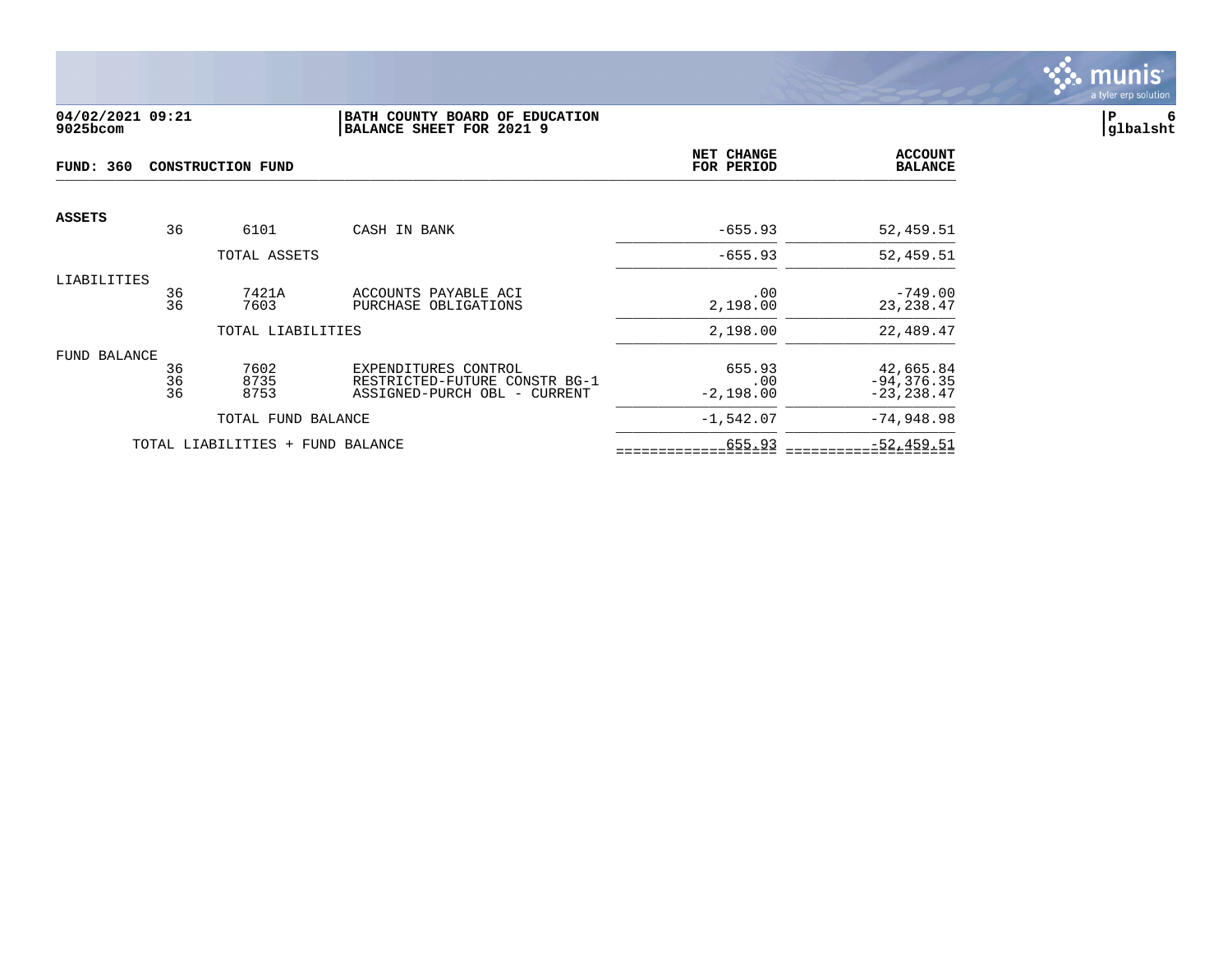

#### **04/02/2021 09:21 |BATH COUNTY BOARD OF EDUCATION |P 7 9025bcom |BALANCE SHEET FOR 2021 9 |glbalsht**

| FUND: 400    |                   |                | DEBT SERVICE FUND                |                                                                          | NET CHANGE<br>FOR PERIOD                     | <b>ACCOUNT</b><br><b>BALANCE</b>         |
|--------------|-------------------|----------------|----------------------------------|--------------------------------------------------------------------------|----------------------------------------------|------------------------------------------|
| LIABILITIES  |                   | 40             | 7603                             | PURCHASE OBLIGATIONS                                                     | $-162, 311.16$                               | .00                                      |
|              | TOTAL LIABILITIES |                |                                  |                                                                          | $-162, 311.16$                               | .00                                      |
| FUND BALANCE |                   | 40<br>40<br>40 | 6302<br>7602<br>8753             | REVENUES CONTROL<br>EXPENDITURES CONTROL<br>ASSIGNED-PURCH OBL - CURRENT | $-162, 311.16$<br>162, 311.16<br>162, 311.16 | $-1, 345, 907.45$<br>1,345,907.45<br>.00 |
|              |                   |                | TOTAL FUND BALANCE               |                                                                          | 162, 311.16                                  | .00                                      |
|              |                   |                | TOTAL LIABILITIES + FUND BALANCE |                                                                          | .00                                          | .00                                      |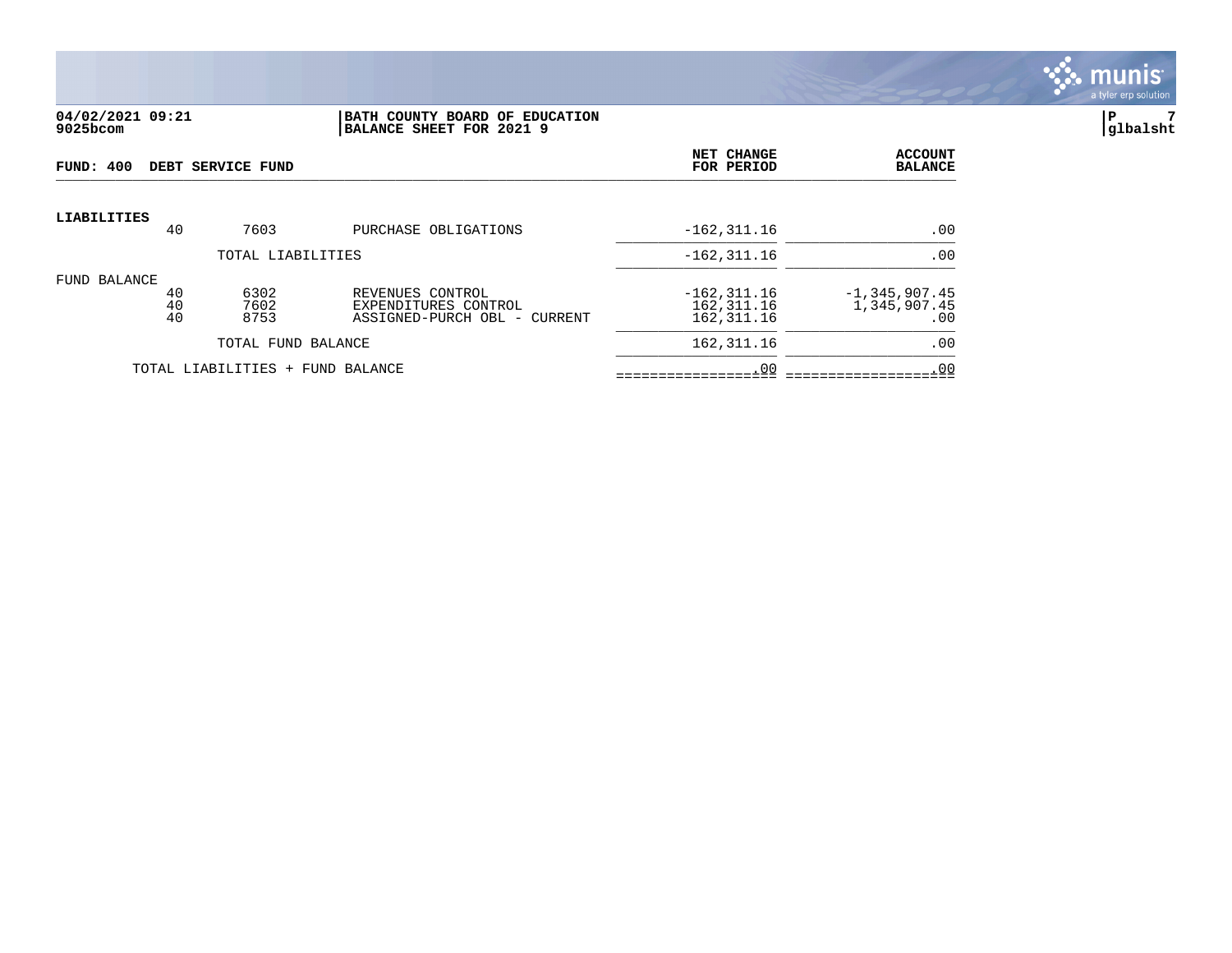

## **04/02/2021 09:21 |BATH COUNTY BOARD OF EDUCATION |P 8 9025bcom |BALANCE SHEET FOR 2021 9 |glbalsht**

| FUND: 51      |                                                                                                | FOOD SERVICE FUND                              |                                                                                                                                             | <b>NET CHANGE</b><br>FOR PERIOD                                 | <b>ACCOUNT</b><br><b>BALANCE</b>                                                            |
|---------------|------------------------------------------------------------------------------------------------|------------------------------------------------|---------------------------------------------------------------------------------------------------------------------------------------------|-----------------------------------------------------------------|---------------------------------------------------------------------------------------------|
| <b>ASSETS</b> |                                                                                                |                                                |                                                                                                                                             |                                                                 |                                                                                             |
|               | 51<br>51<br>51<br>51                                                                           | 6101<br>6171<br>64000<br>6400P                 | CASH IN BANK<br>INVENTORIES FOR CONSUMPTION<br>DEF OUTFLOW OF RESOURCES<br>DEF OUTFLOW OF RESOURCES                                         | $-24, 434.35$<br>.00<br>.00<br>.00                              | 2,026,455.74<br>2,438.11<br>71,769.65<br>267,788.83                                         |
|               |                                                                                                | TOTAL ASSETS                                   |                                                                                                                                             | $-24, 434.35$                                                   | 2,368,452.33                                                                                |
| LIABILITIES   |                                                                                                |                                                |                                                                                                                                             |                                                                 |                                                                                             |
|               | 51<br>51<br>51<br>51<br>51                                                                     | 75410<br>7541P<br>7603<br>77000<br>7700P       | PENSION LIABILITY<br>NET<br>NET PENSION LIABILITY<br>PURCHASE OBLIGATIONS<br>INFLOW OF RESOURCES<br>DEF<br>INFLOW OF RESOURCES<br>DEF       | .00<br>.00<br>127,003.16<br>.00<br>.00                          | $-274, 400.78$<br>$-1,029,917.59$<br>247,828.16<br>$-72, 165.90$<br>$-93,535.51$            |
|               |                                                                                                | TOTAL LIABILITIES                              |                                                                                                                                             | 127,003.16                                                      | $-1, 222, 191.62$                                                                           |
| FUND BALANCE  |                                                                                                |                                                |                                                                                                                                             |                                                                 |                                                                                             |
|               | 51<br>$\begin{array}{c} 51 \\ 51 \end{array}$<br>51<br>$\begin{array}{c} 51 \\ 51 \end{array}$ | 6302<br>7602<br>87370<br>8737P<br>8739<br>8753 | REVENUES CONTROL<br>EXPENDITURES CONTROL<br>RESTRICTED - OTHER<br>RESTRICTED-OTHER<br>RESTRICTED-NET ASSETS<br>ASSIGNED-PURCH OBL - CURRENT | $-54,685.88$<br>79,120.23<br>.00<br>.00<br>.00<br>$-127,003.16$ | $-2,808,155.65$<br>881,937.17<br>274,797.03<br>855,664.27<br>$-102,675.37$<br>$-247,828.16$ |
|               |                                                                                                | TOTAL FUND BALANCE                             |                                                                                                                                             | $-102,568.81$                                                   | $-1, 146, 260.71$                                                                           |
|               |                                                                                                | TOTAL LIABILITIES + FUND BALANCE               |                                                                                                                                             | 24, 434.35                                                      | $-2, 368, 452.33$                                                                           |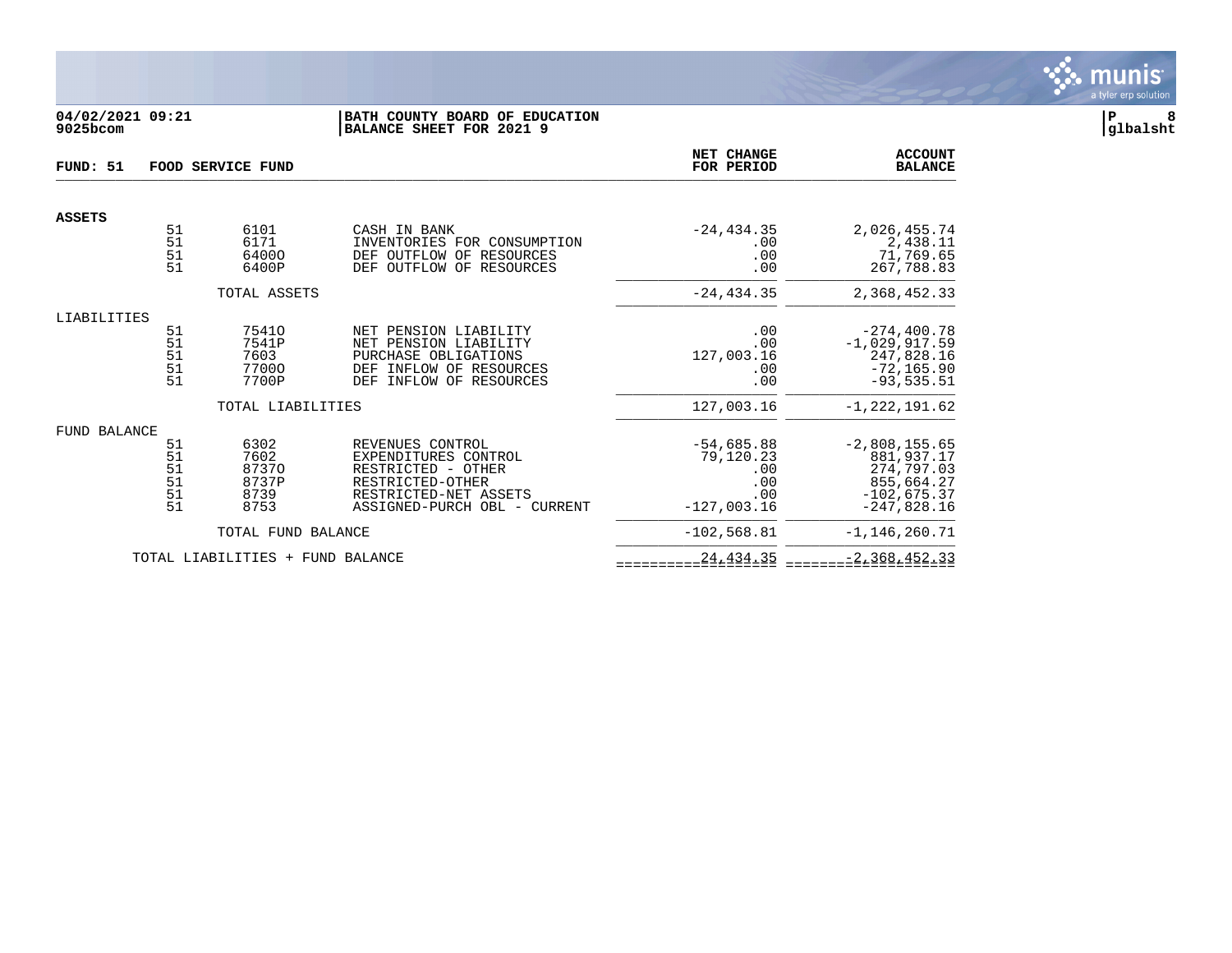

## **04/02/2021 09:21 |BATH COUNTY BOARD OF EDUCATION |P 9 9025bcom |BALANCE SHEET FOR 2021 9 |glbalsht**

| FUND: 52            | CHILD CARE                                                             |                                                |                                                                                                                                                     | NET CHANGE<br>FOR PERIOD                                   | <b>ACCOUNT</b><br><b>BALANCE</b>                                                    |
|---------------------|------------------------------------------------------------------------|------------------------------------------------|-----------------------------------------------------------------------------------------------------------------------------------------------------|------------------------------------------------------------|-------------------------------------------------------------------------------------|
| <b>ASSETS</b>       |                                                                        |                                                |                                                                                                                                                     |                                                            |                                                                                     |
|                     | 52<br>52<br>52                                                         | 6101<br>64000<br>6400P                         | CASH IN BANK<br>DEF<br>OUTFLOW OF RESOURCES<br>OUTFLOW OF RESOURCES<br>DEF                                                                          | 42,285.82<br>.00<br>.00                                    | 70,499.73<br>17,500.82<br>65,623.85                                                 |
|                     |                                                                        | TOTAL ASSETS                                   |                                                                                                                                                     | 42,285.82                                                  | 153,624.40                                                                          |
| LIABILITIES         | 52<br>52<br>52<br>52<br>52                                             | 75410<br>7541P<br>7603<br>77000<br>7700P       | NET PENSION LIABILITY<br>NET PENSION LIABILITY<br>PURCHASE OBLIGATIONS<br>INFLOW OF RESOURCES<br>DEF<br>INFLOW OF RESOURCES<br>DEF                  | .00<br>.00<br>350.00<br>.00<br>.00                         | $-70,087.25$<br>$-137,638.81$<br>1,672.67<br>$-16,836.16$<br>$-24,619.73$           |
|                     |                                                                        | TOTAL LIABILITIES                              |                                                                                                                                                     | 350.00                                                     | $-247,509.28$                                                                       |
| <b>FUND BALANCE</b> | 52<br>52<br>$\frac{52}{52}$<br>$\begin{array}{c} 52 \\ 52 \end{array}$ | 6302<br>7602<br>87370<br>8737P<br>8739<br>8753 | REVENUES CONTROL<br>EXPENDITURES CONTROL<br>RESTRICTED - OTHER<br>RESTRICTED-OTHER PENSION<br>RESTRICTED-NET ASSETS<br>ASSIGNED-PURCH OBL - CURRENT | $-51,851.14$<br>9,565.32<br>.00<br>.00<br>.00<br>$-350.00$ | $-137,998.53$<br>90,068.16<br>69,422.59<br>96,634.69<br>$-22,569.36$<br>$-1,672.67$ |
|                     |                                                                        | TOTAL FUND BALANCE                             |                                                                                                                                                     | $-42,635.82$                                               | 93,884.88                                                                           |
|                     |                                                                        | TOTAL LIABILITIES +                            | FUND BALANCE                                                                                                                                        | $-42, 285.82$                                              | $-153,624.40$                                                                       |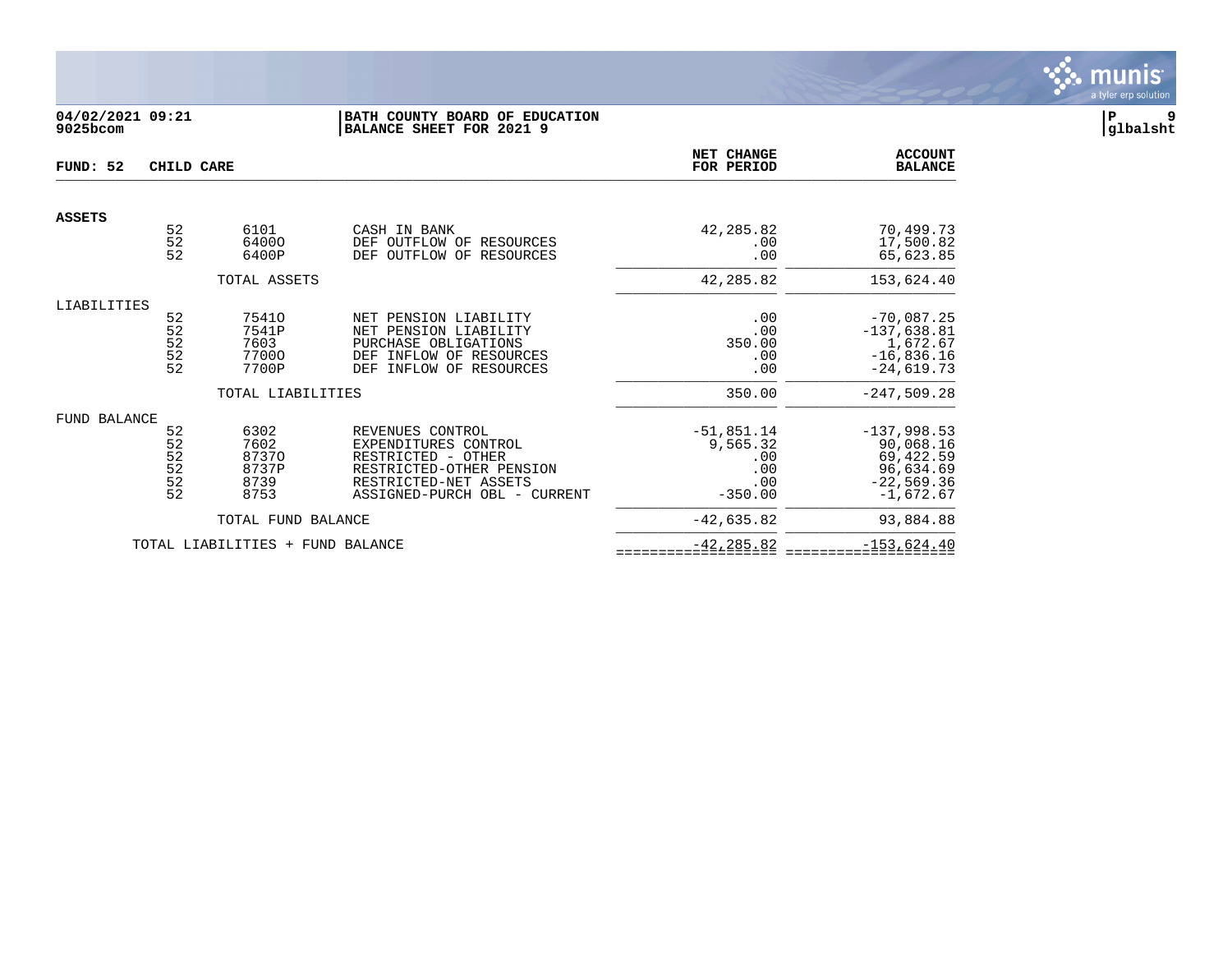

## **04/02/2021 09:21 |BATH COUNTY BOARD OF EDUCATION |P 10 9025bcom |BALANCE SHEET FOR 2021 9 |glbalsht**

| FUND: 53      | <b>PRESCHOOL</b> |                                  |                                                                          | NET CHANGE<br>FOR PERIOD   | <b>ACCOUNT</b><br><b>BALANCE</b>   |
|---------------|------------------|----------------------------------|--------------------------------------------------------------------------|----------------------------|------------------------------------|
| <b>ASSETS</b> | 53               | 6101                             | CASH IN BANK                                                             | $-150.59$                  | $-1,018.58$                        |
|               |                  | TOTAL ASSETS                     |                                                                          | $-150.59$                  | $-1,018.58$                        |
| LIABILITIES   | 53               | 7603                             | PURCHASE OBLIGATIONS                                                     | 453.64                     | 527.57                             |
|               |                  | TOTAL LIABILITIES                |                                                                          | 453.64                     | 527.57                             |
| FUND BALANCE  | 53<br>53<br>53   | 6302<br>7602<br>8753             | REVENUES CONTROL<br>EXPENDITURES CONTROL<br>ASSIGNED-PURCH OBL - CURRENT | .00<br>150.59<br>$-453.64$ | $-493.51$<br>1,512.09<br>$-527.57$ |
|               |                  | TOTAL FUND BALANCE               |                                                                          | $-303.05$                  | 491.01                             |
|               |                  | TOTAL LIABILITIES + FUND BALANCE |                                                                          | 150.59                     | 1,018.58                           |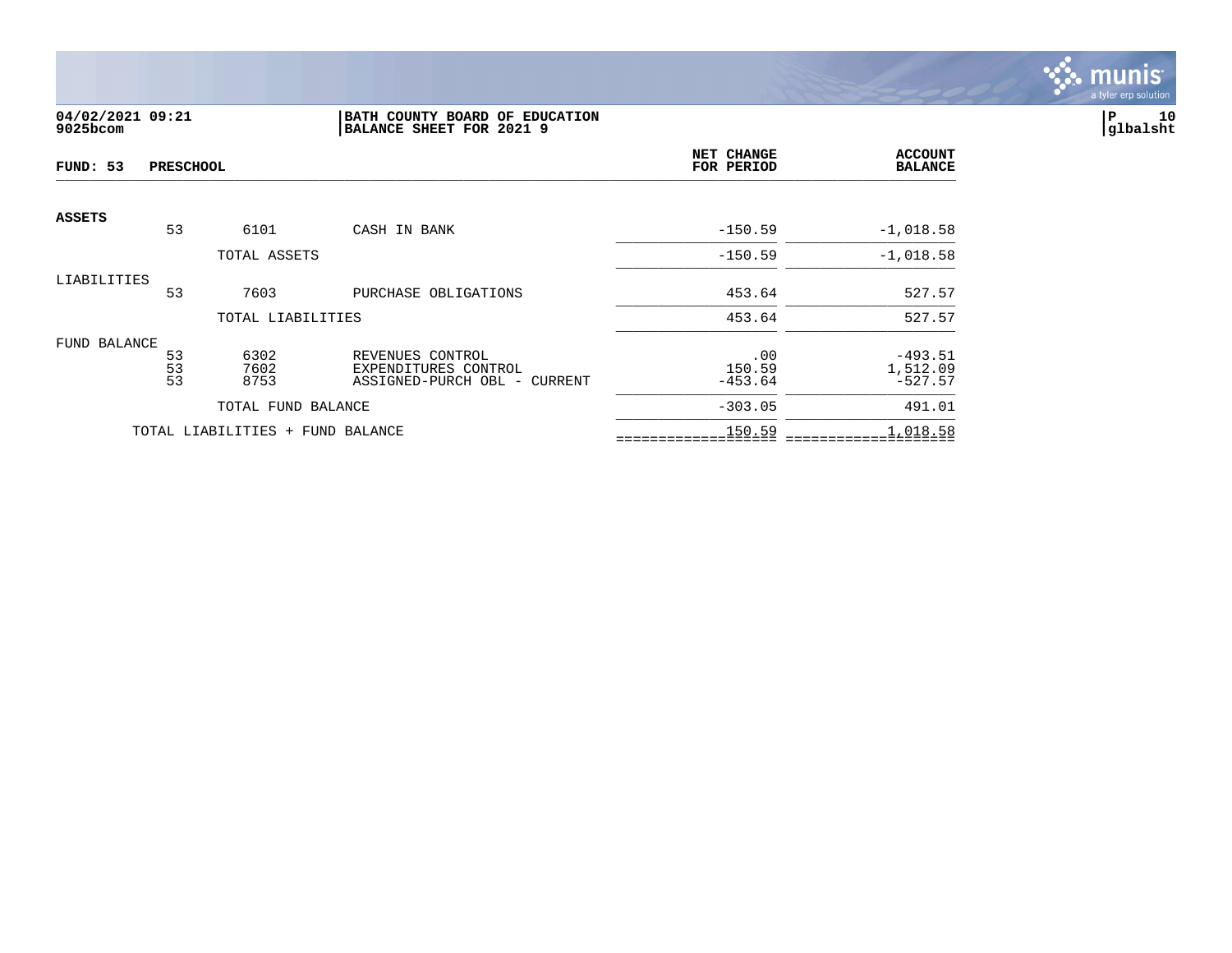

### **04/02/2021 09:21 |BATH COUNTY BOARD OF EDUCATION |P 11 9025bcom |BALANCE SHEET FOR 2021 9 |glbalsht**

| FUND: 7000 TRUST/AGENCY FUNDS |          |                                  | <b>NET CHANGE</b><br>FOR PERIOD             | <b>ACCOUNT</b><br><b>BALANCE</b> |                              |
|-------------------------------|----------|----------------------------------|---------------------------------------------|----------------------------------|------------------------------|
| <b>ASSETS</b>                 | 70       | 6101                             | CASH IN BANK                                | 6,433.84                         | 47,613.67                    |
|                               |          | TOTAL ASSETS                     |                                             | 6,433.84                         | 47,613.67                    |
| FUND BALANCE                  | 70<br>70 | 6302<br>8730                     | REVENUES CONTROL<br>RESTRICTED FUND BALANCE | $-6, 433.84$<br>.00              | $-28,062.97$<br>$-19,550.70$ |
|                               |          | TOTAL FUND BALANCE               |                                             | $-6, 433.84$                     | $-47,613.67$                 |
|                               |          | TOTAL LIABILITIES + FUND BALANCE |                                             | $-6, 433.84$                     | $-47,613.67$                 |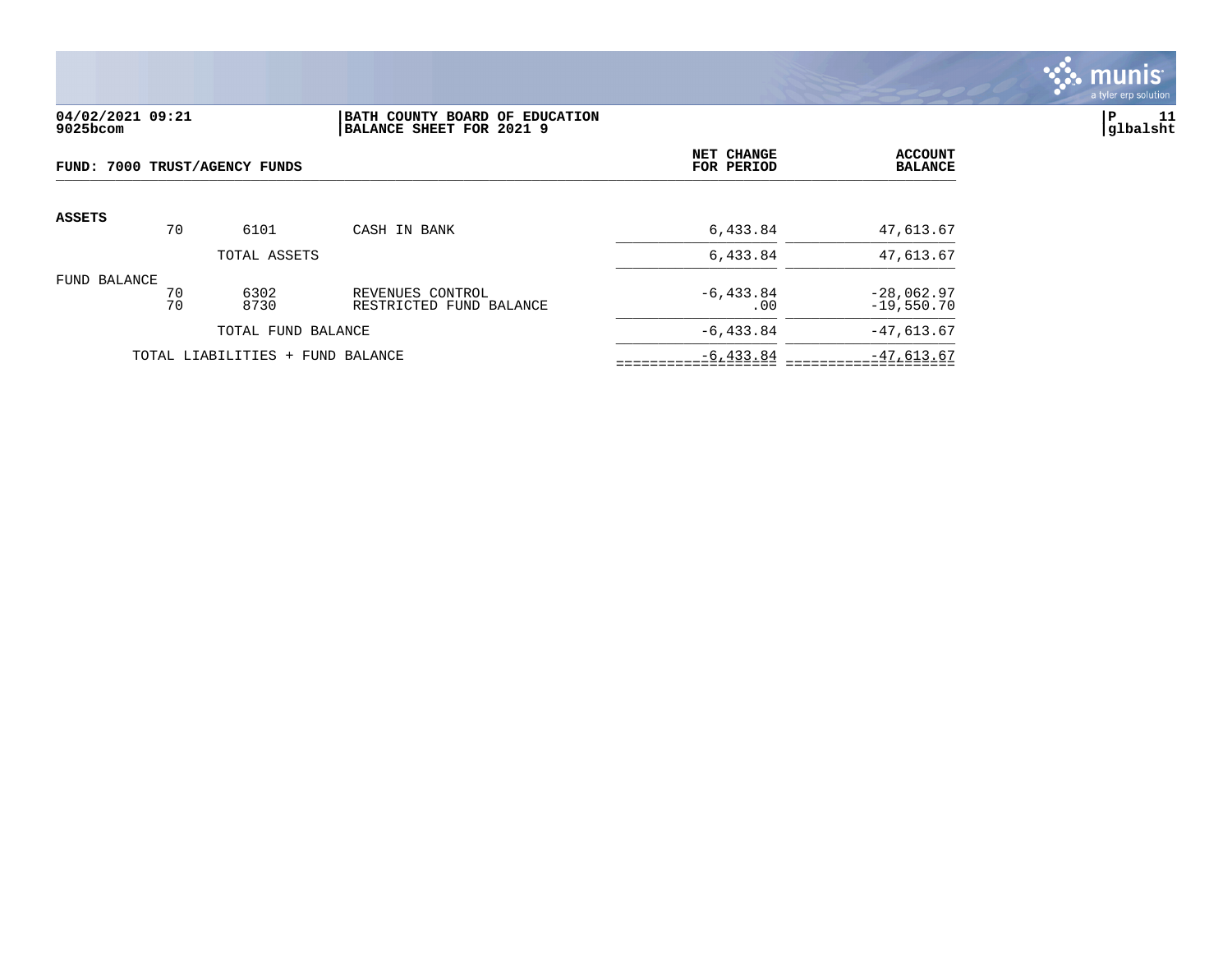

#### **04/02/2021 09:21 |BATH COUNTY BOARD OF EDUCATION |P 12 9025bcom |BALANCE SHEET FOR 2021 9 |glbalsht**

| FUND: 8                          |          | <b>GOVERNMENTAL ASSETS</b> | NET CHANGE<br>FOR PERIOD                          | <b>ACCOUNT</b><br><b>BALANCE</b> |                                 |
|----------------------------------|----------|----------------------------|---------------------------------------------------|----------------------------------|---------------------------------|
| <b>ASSETS</b>                    |          |                            |                                                   |                                  |                                 |
|                                  | 80       | 6201                       | LAND                                              | .00                              | 518,316.60                      |
|                                  | 80<br>80 | 6211<br>6212               | LAND IMPROVEMENTS<br>ACCUM DEPR LAND IMPROVEMENTS | .00<br>.00                       | 1,124,210.27<br>$-964,010.70$   |
|                                  | 80       | 6221                       | BUILDINGS & BLDING IMPROVEMENT                    | 11,275.00                        | 45, 995, 413.97                 |
|                                  | 80       | 6222                       | ACCUM DEPR BLDG IMPROVMENTS                       | .00                              | $-11,872,194.02$                |
|                                  | 80       | 6231                       | TECHNOLOGY EOUIPMENT                              | 62,050.00                        | 1,949,364.99                    |
|                                  | 80       | 6232                       | ACCUM DEPR TECHNOLOGY EQUIP                       | .00                              | $-1,606,188.02$                 |
|                                  | 80<br>80 | 6241<br>6242               | VEHICLES<br>ACCUM DEPR VEHICLES                   | 222,107.00<br>.00                | 4,071,733.19<br>$-2,919,979.38$ |
|                                  | 80       | 6251                       | GENERAL EOUIPMENT                                 | 9,758.00                         | 871,085.28                      |
|                                  | 80       | 6252                       | ACCUM DEPR GENERAL EOUIP                          | .00                              | $-721,657.49$                   |
|                                  |          | TOTAL ASSETS               |                                                   | 305,190.00                       | 36, 446, 094.69                 |
| FUND BALANCE                     |          |                            |                                                   |                                  |                                 |
|                                  | 80       | 7602                       | EXPENDITURES CONTROL                              | .00                              | 807.22                          |
|                                  | 80       | 8710                       | INVESTMENTS GOVERNMENTAL ASSET                    | $-305, 190.00$                   | $-36, 446, 901.91$              |
|                                  |          | TOTAL FUND BALANCE         |                                                   | $-305, 190.00$                   | $-36, 446, 094.69$              |
| TOTAL LIABILITIES + FUND BALANCE |          |                            | $-305, 190.00$                                    | $-36, 446, 094.69$               |                                 |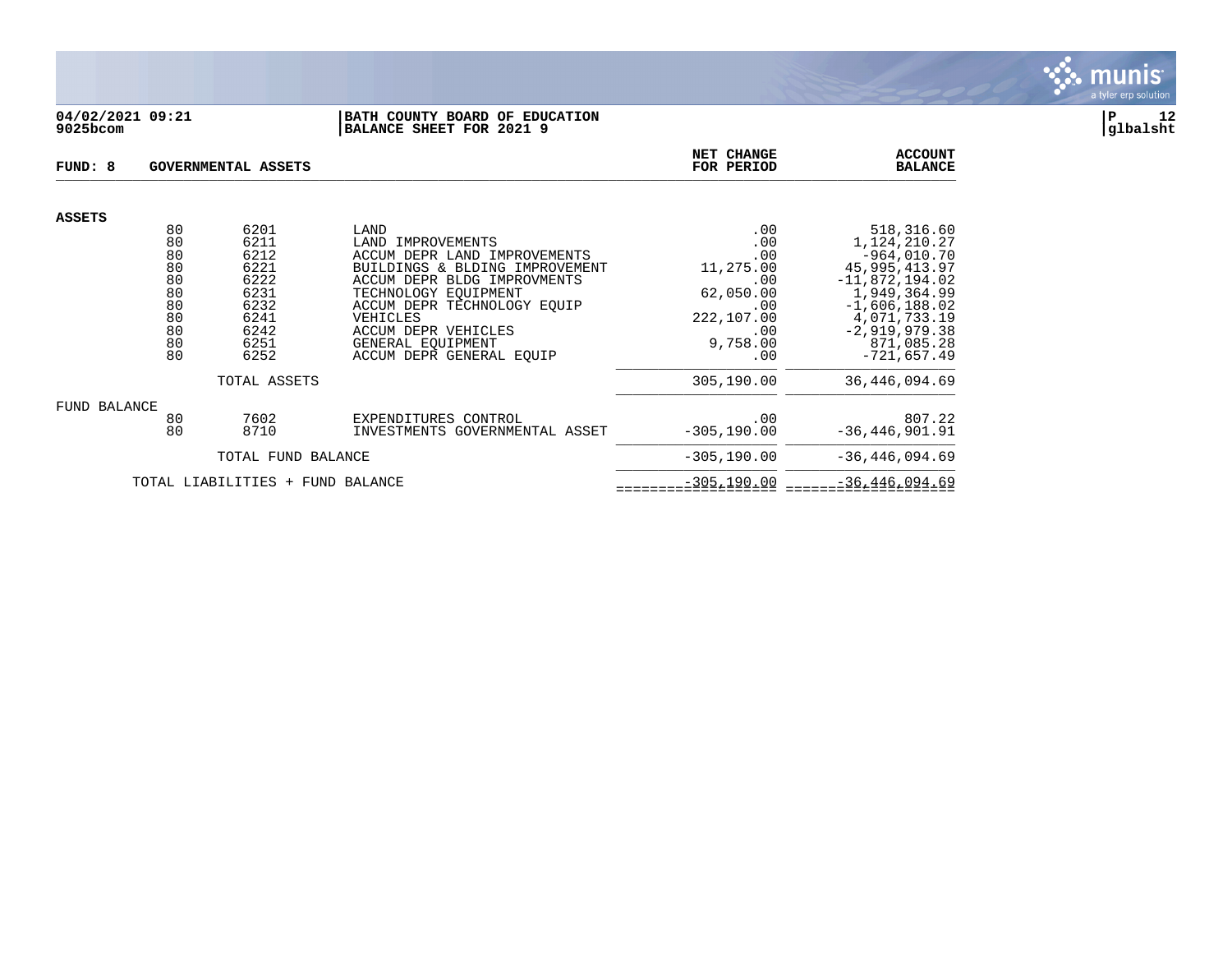

## **04/02/2021 09:21 |BATH COUNTY BOARD OF EDUCATION |P 13 9025bcom |BALANCE SHEET FOR 2021 9 |glbalsht**

| FUND: 81                         |                                        | FOOD SERVICE ASSETS                                  | NET CHANGE<br>FOR PERIOD                                                                                                                                                     | <b>ACCOUNT</b><br><b>BALANCE</b>                   |                                                                                                   |
|----------------------------------|----------------------------------------|------------------------------------------------------|------------------------------------------------------------------------------------------------------------------------------------------------------------------------------|----------------------------------------------------|---------------------------------------------------------------------------------------------------|
| <b>ASSETS</b>                    | 81<br>81<br>81<br>81<br>81<br>81<br>81 | 6221<br>6222<br>6231<br>6232<br>6241<br>6242<br>6251 | BUILDINGS & BLDING IMPROVEMENT<br>ACCUM DEPR BLDG IMPROVMENTS<br>TECHNOLOGY EOUIPMENT<br>ACCUM DEPR TECHNOLOGY EQUIP<br>VEHICLES<br>ACCUM DEPR VEHICLES<br>GENERAL EQUIPMENT | .00<br>.00<br>3,000.00<br>.00<br>.00<br>.00<br>.00 | 308,000.00<br>$-74, 433.33$<br>8,212.63<br>$-3,973.90$<br>35,895.00<br>$-19,886.75$<br>616,188.39 |
|                                  | 81                                     | 6252                                                 | ACCUM DEPR GENERAL EOUIP                                                                                                                                                     | .00                                                | $-501, 972.35$                                                                                    |
| TOTAL ASSETS                     |                                        |                                                      |                                                                                                                                                                              | 3,000.00                                           | 368,029.69                                                                                        |
| FUND BALANCE                     |                                        |                                                      |                                                                                                                                                                              |                                                    |                                                                                                   |
|                                  | 81                                     | 8711                                                 | INVESTMENT BUSINESS ASSETS                                                                                                                                                   | $-3,000.00$                                        | $-368,029.69$                                                                                     |
|                                  |                                        | TOTAL FUND BALANCE                                   |                                                                                                                                                                              | $-3,000.00$                                        | $-368,029.69$                                                                                     |
| TOTAL LIABILITIES + FUND BALANCE |                                        |                                                      |                                                                                                                                                                              | $-3,000.00$                                        | $-368,029.69$                                                                                     |